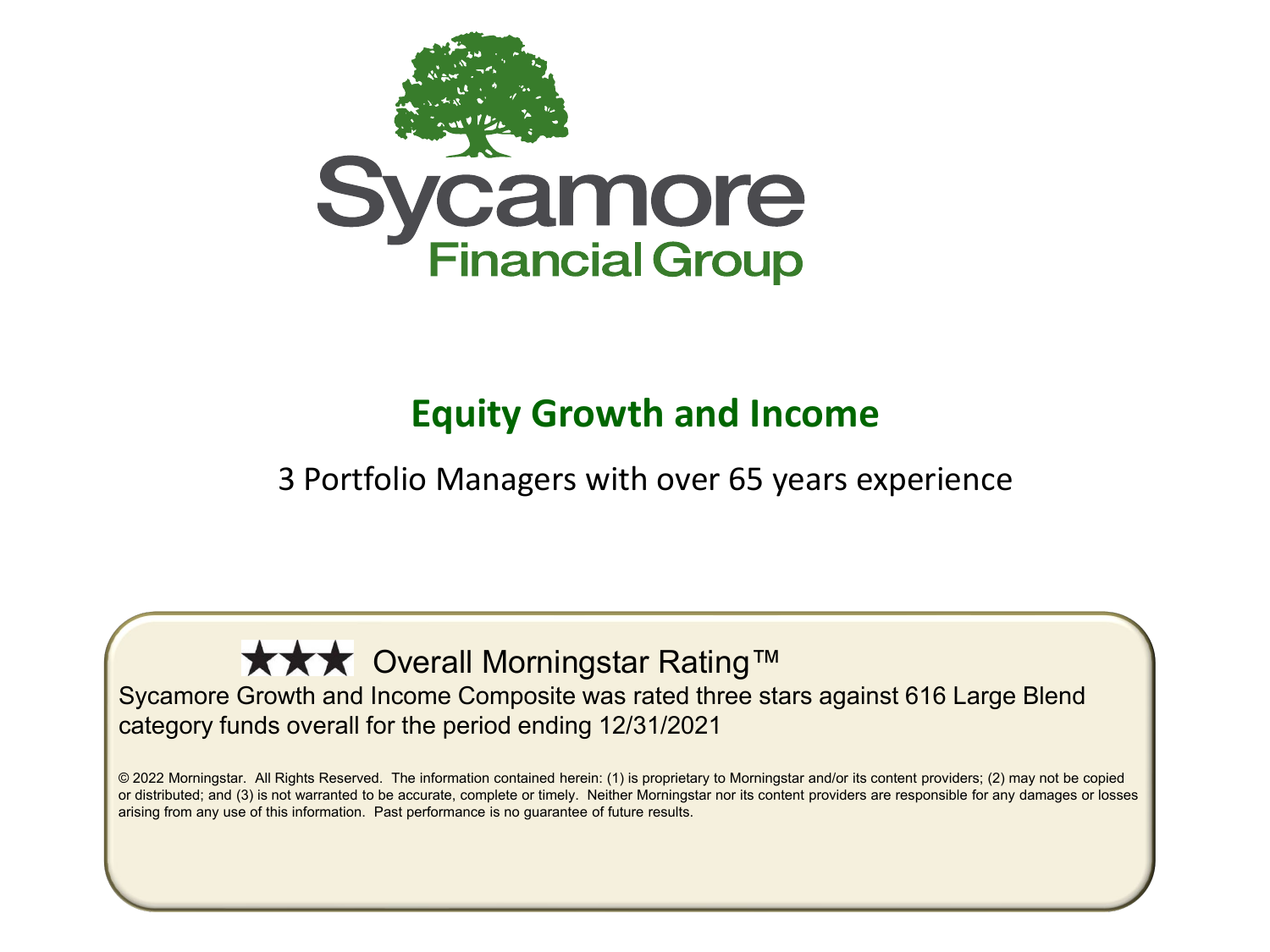### **Retail Fee Schedule**

**Fee Schedule**

No minimum account size

1.5% on first \$0.5 million 1.0% on next \$1 million 0.8% on next \$8.5 million 0.6% above \$10 million

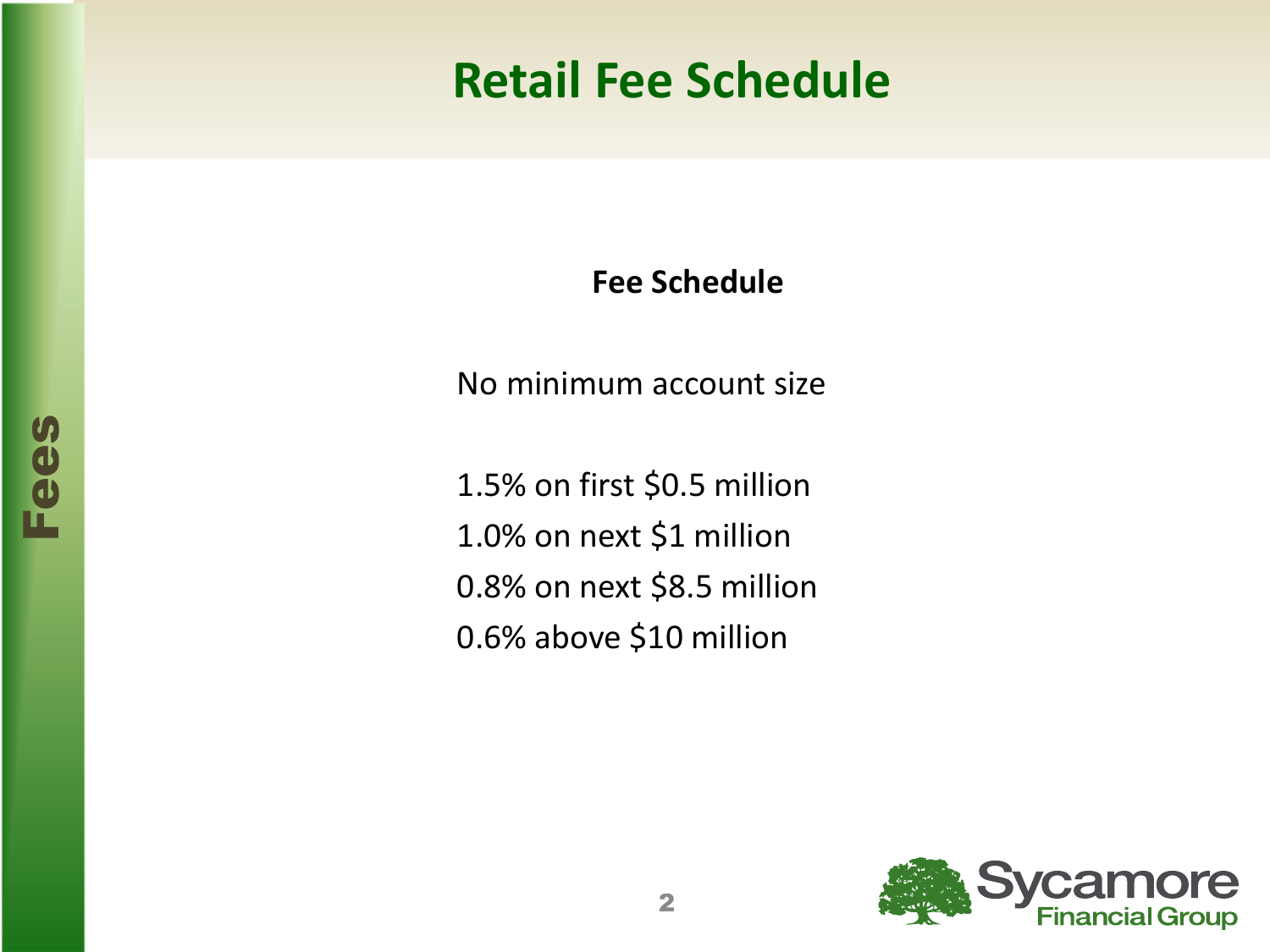### **Performance Disclosures**

#### *Sycamore Growth and Income Composite*

|      |                   |          | <b>Composite Assets</b> |                      |          | <b>Annual Composite Performance</b> |                   | 3-yr Annualized ex-post<br><b>Standard Deviation</b> |                          |                          |
|------|-------------------|----------|-------------------------|----------------------|----------|-------------------------------------|-------------------|------------------------------------------------------|--------------------------|--------------------------|
| Year | Firm Assets (\$M) | USD (SM) | Accts                   | % Non-Fee-<br>Paying | S&P 500  | *Pure Gross Return                  | <b>Net Return</b> | Dispersion                                           | Composite                | S&P 500                  |
| 2020 | 505.8             | 328.6    | 518                     | < 2%                 | 18.4%    | 14.0%                               | 12.8%             | 2.6%                                                 | 17%                      | 19%                      |
| 2019 | 443.6             | 295.2    | 502                     | < 2%                 | 31.5%    | 27.3%                               | 26.0%             | 1.5%                                                 | 12%                      | 12%                      |
| 2018 | 372.2             | 230.6    | 470                     | <4%                  | $-4.4%$  | $-5.8%$                             | $-6.7%$           | 1.6%                                                 | 11%                      | 11%                      |
| 2017 | 409.9             | 248.4    | 447                     | <2%                  | 21.8%    | 21.3%                               | 20.0%             | 2.5%                                                 | 10%                      | 10%                      |
| 2016 | 349.0             | 202.1    | 404                     | < 2%                 | 12.0%    | 14.8%                               | 13.7%             | 1.9%                                                 | 10%                      | 11%                      |
| 2015 | 312.7             | 177.3    | 381                     | <2%                  | 1.4%     | 1.3%                                | 0.3%              | 2.3%                                                 | 11%                      | 10%                      |
| 2014 | 314.8             | 178.2    | 365                     | < 2%                 | 13.7%    | 11.9%                               | 10.8%             | 1.8%                                                 | 9%                       | 9%                       |
| 2013 | 269.6             | 155.3    | 333                     | $< 1\%$              | 32.4%    | 35.3%                               | 34.0%             | 2.5%                                                 | 11%                      | 12%                      |
| 2012 | 191.0             | 86.7     | 281                     | $< 1\%$              | 16.0%    | 14.7%                               | 13.7%             | 2.2%                                                 | 14%                      | 15%                      |
| 2011 | 161.4             | 63.7     | 238                     | $< 1\%$              | 2.1%     | 4.6%                                | 3.4%              | 2.2%                                                 | 18%                      | 19%                      |
| 2010 | 153.3             | 58.3     | 212                     | $< 1\%$              | 15.1%    | 15.1%                               | 13.8%             | 2.5%                                                 | 21%                      | 22%                      |
| 2009 | 136.5             | 43.2     | 196                     | $< 1\%$              | 26.5%    | 23.5%                               | 22.2%             | 3.5%                                                 | 18%                      | 20%                      |
| 2008 | 113.0             | 34.0     | 185                     | $< 1\%$              | $-37.0%$ | $-29.7%$                            | $-30.5%$          | 3.4%                                                 | 13%                      | 15%                      |
| 2007 | 155.3             | 43.1     | 169                     | $< 1\%$              | 5.5%     | 7.0%                                | 5.9%              | 2.9%                                                 | 7%                       | 8%                       |
| 2006 | 123.3             | 32.8     | 126                     | $< 1\%$              | 15.8%    | 19.3%                               | 18.1%             | 1.9%                                                 | 6%                       | 7%                       |
| 2005 | 90.1              | 26.1     | 122                     | N.A.                 | 4.9%     | 2.7%                                | 1.6%              | 2.2%                                                 | 9%                       | 9%                       |
| 2004 | 69.8              | 21.5     | 106                     | N.A.                 | 10.9%    | 13.0%                               | 11.9%             | 2.3%                                                 | 13%                      | 15%                      |
| 2003 | 50.0              | 13.7     | 70                      | N.A.                 | 28.7%    | 25.3%                               | 24.1%             | 2.7%                                                 | 13%                      | 18%                      |
| 2002 | 23.1              | 8.2      | 45                      | N.A.                 | $-22.1%$ | $-11.5%$                            | $-12.4%$          | 3.7%                                                 | 13%                      | 19%                      |
| 2001 | 17.6              | 6.3      | 33                      | N.A.                 | $-11.9%$ | 3.1%                                | 2.1%              | 2.6%                                                 | $\qquad \qquad -$        | $\qquad \qquad -$        |
| 2000 | 13.0              | 4.9      | 24                      | N.A.                 | $-9.1%$  | 7.5%                                | 6.5%              | 6.1%                                                 | $\hspace{0.05cm} \ldots$ | $\hspace{0.05cm} \ldots$ |
| 1999 | 9.6               | 3.3      | 18                      | N.A.                 | 21.0%    | 3.1%                                | 2.2%              | 3.7%                                                 | $\frac{1}{2}$            | $\qquad \qquad -$        |
| 1998 | 4.8               | 1.5      | 8                       | N.A.                 | 28.6%    | 13.5%                               | 12.5%             | 5.8%                                                 | $\hspace{0.05cm} \ldots$ | $\hspace{0.05cm} \ldots$ |
| 1997 | 2.7               | 0.6      | $\overline{4}$          | N.A.                 | 33.4%    | 24.6%                               | 23.9%             | 3.6%                                                 | $\qquad \qquad -$        | $\qquad \qquad -$        |

Sycamore Growth and Income composite contains only fully discretionary growth and income equity accounts that invest in securities on the Sycamore approved trading list, (which consist only of common and preferred stocks) and for comparison purposes is measured against the S&P 500 Index. The minimum account value for inclusion in the composite is \$100,000, as of October 1, 2013, If for any reason a portfolio falls below \$60,000 for consecutive quarters it will be removed from the composite. Sycamore Financial Group claims compliance with the Global Investment Performance Standards (GIPS®) and has prepared and presented this report in compliance with the GIPS standards. GIPS® is a registered trademark of CFA Institute. CFA Institute does not endorse or promote this organization, not does it warrant the accuracy or quality of the content contained herein. Sycamore Financial Group has been independently verified for the periods September 30, 1996 through December 31, 2020. Verification assesses whether (1) the firm has complied with all the composite construction requirements of the GIPS standards on a firm-wide basis and (2) the firm's policies and procedures are designed to calculate and present performance in compliance with the GIPS standards. The Growth & Income composite has been examined for the periods September 30, 1996 through December 31, 2020. The verification and performance examination reports are available upon request. Sycamore Financial Group is an independent registered investment adviser. The firm maintains a complete list of composite descriptions, which is available upon request. Results are based on fully discretionary accounts under management, including those accounts no longer with the firm. Returns include the effect of foreign currency exchange rates. Composite performance is presented gross of foreign withholding taxes on dividends, interest income, and capital gains. Withholding taxes may vary according to the investor's domicile. Composite returns represent investors domiciled primarily in the United States. Past performance is not indicative of future results. The U.S. Dollar is the currency used to express performance. Re are presented gross and net of management fees and custodial fees and include the reinvestment of all income. Both gross and net returns are reduced by trading expenses for accounts that pay commissions on trades. Beginning in 2015, certain accounts pay an asset-based fee to their custodian that includes all trading expenses. This results in a "pure gross" return for these accounts as only net of fees returns are reduced by this ass fee. Pure gross returns are shown as supplemental information to net of fee returns. Net of fee performance was calculated using actual fees. The annual composite dispersion presented is an asset-weighted standard deviation calculated for the accounts in the composite the entire year. Additional information regarding policies for valuing investments, calculating performance, and preparing GIPS reports are available upon request. The composite dispersion and 3yr annualized standard deviation are calculated using gross returns. The investment management fee schedule for the composite is 1.5% on the first \$0.5million, 1% on the next \$1 million, 0.8% on the next \$8.5 million, and .6% on amounts above \$10 million. Actual investment advisory fees incurred by clients may vary. The Sycamore Growth and Income Composite was created, September 30, 1996. Inception date is also Sept. 30, 1996.\*Pure Gross returns are shown as supplemental information. See above for important disclosures. "N.A. = not available"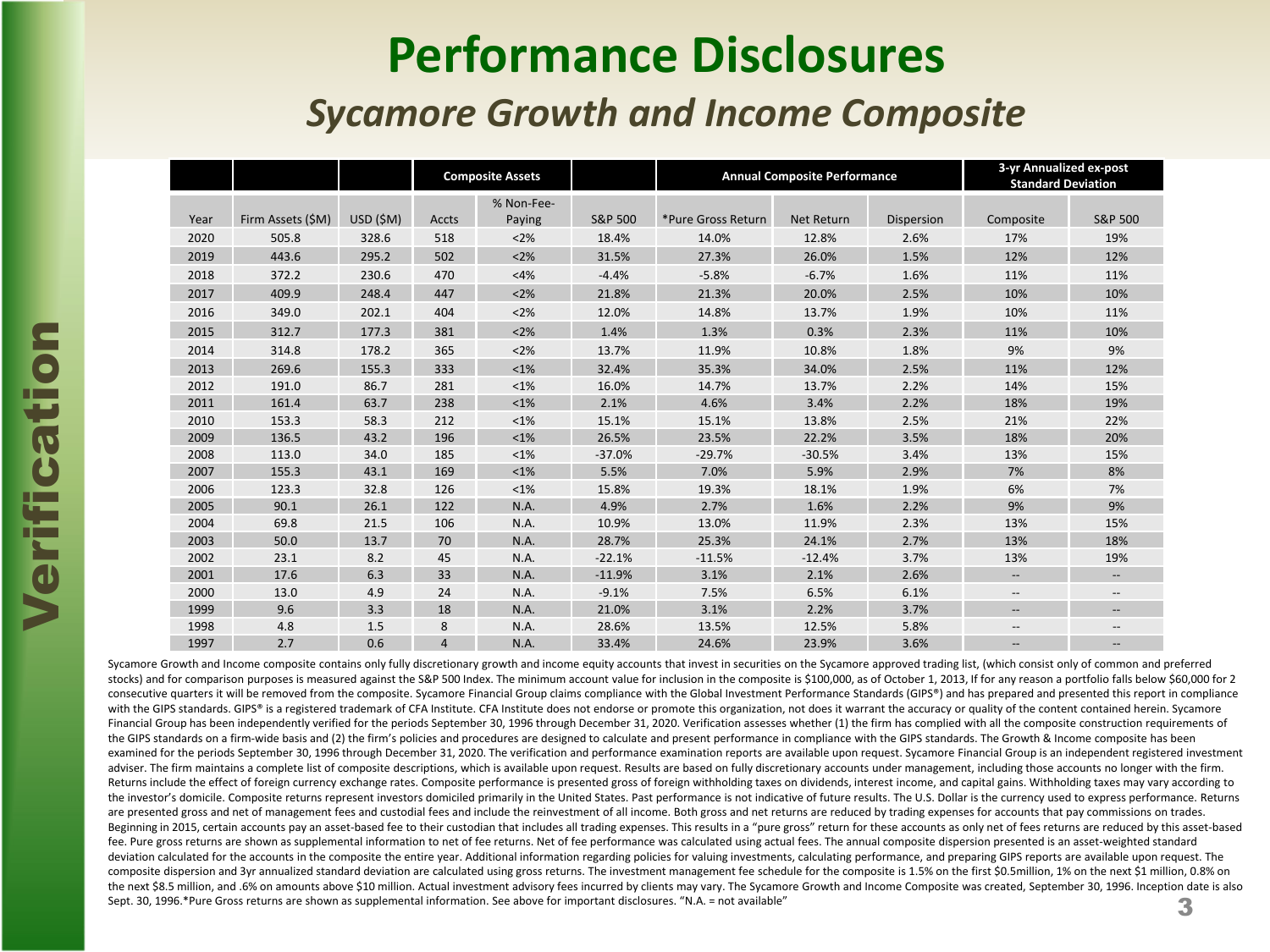# **Independent Firm Founded in 1983**

*\$651 Million Under Management*

- SEC Registered Investment Advisor
- Independently owned and operated
- Consistent implementation of conservative investment process since 1996
- Individually tailored portfolios

*Sycamore's goal is purposeful growth with long-term clients. Customized portfolios contain quality stocks selected for growth and earnings over multiple market cycles.*

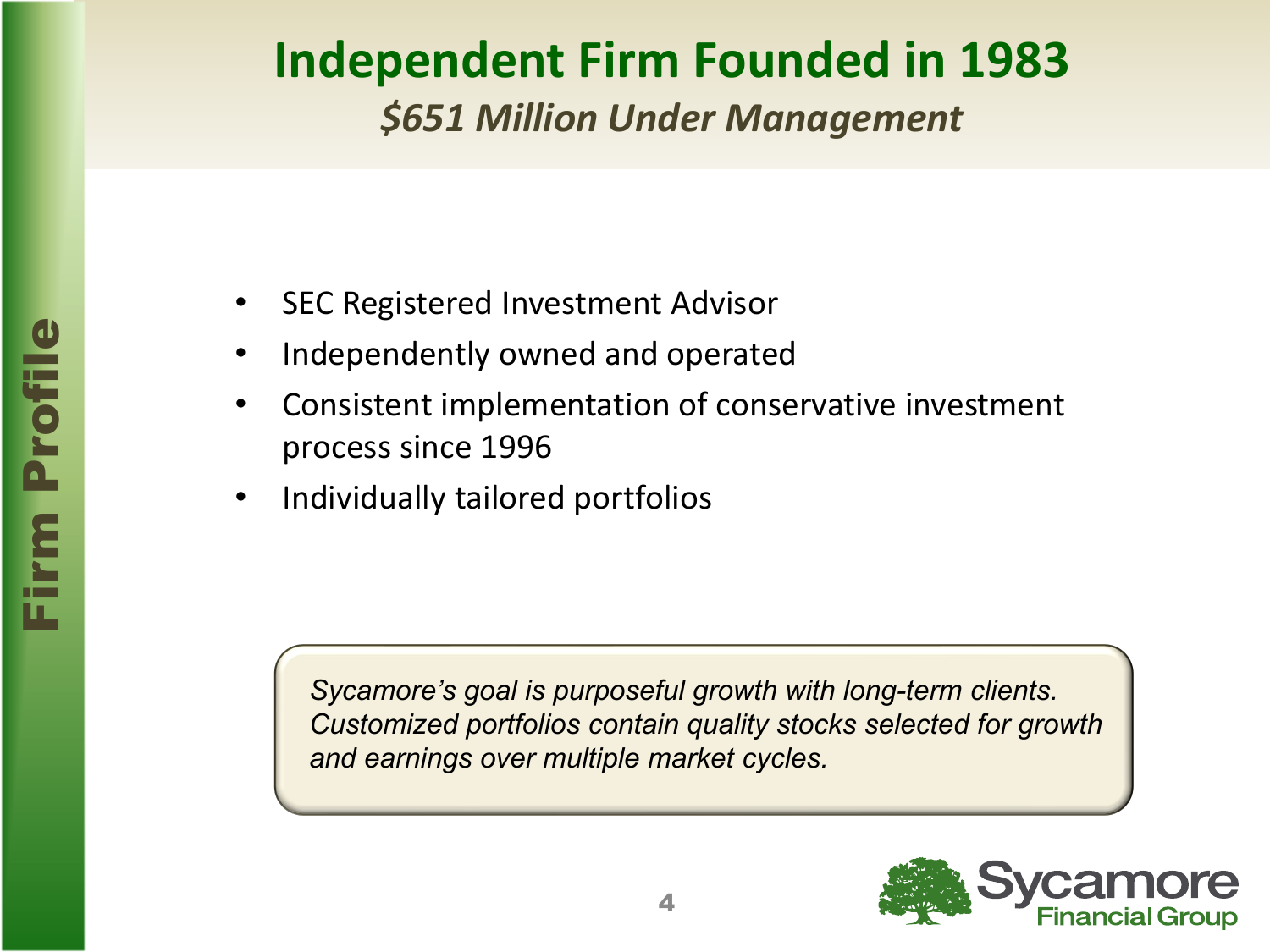### **Investment Strategy**

#### *Conservative Core Investments*

- $\triangleright$  Buying right the first time, and holding securities as companies grow
- $\triangleright$  Risk management with diversified portfolios of 50-100 securities
- $\triangleright$  Minimizing downside is paramount
- $\triangleright$  Nimble and streamlined decision making process
- $\geq 100\%$  in-house bottom-up, fundamental research

#### **Overall Risk** for the Sycamore Growth and Income Composite measured by Morningstar was **Below Average** compared to 616 funds in the Large Blend Category at 12/31/2021

© 2022 Morningstar. All Rights Reserved. The information contained herein: (1) is proprietary to Morningstar and/or its content providers; (2) may not be copied or distributed; and (3) is not warranted to be accurate, complete or timely. Neither Morningstar nor its content providers are responsible for any damages or losses arising from any use of this information. Past performance is no guarantee of future results.

*Diversification does not assure a profit and does not protect against losses in declining markets.*

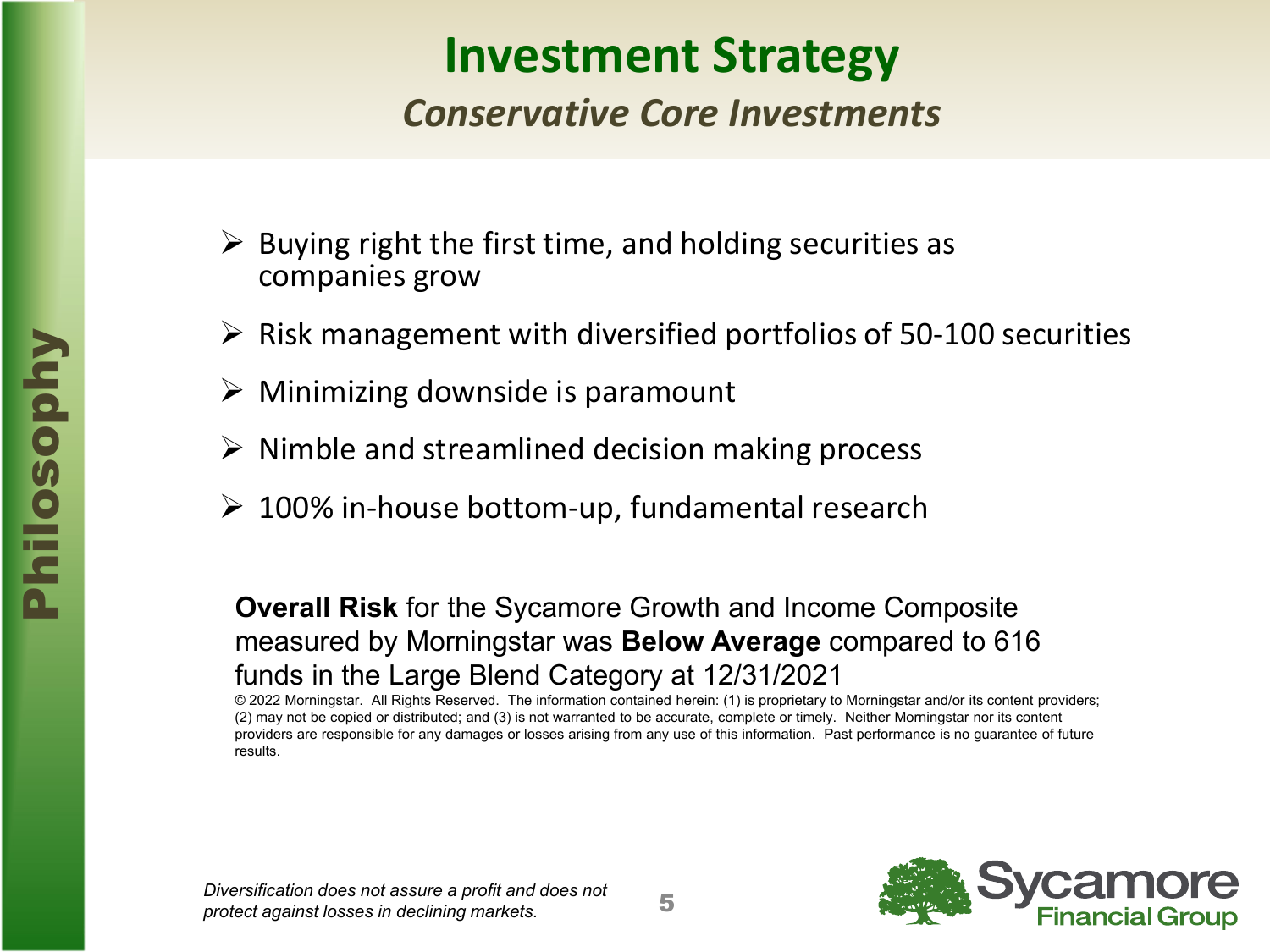# **Consistency and Transparency**

*A Common Sense Investment Process*

- Low client turnover building relationships through customer satisfaction
- Repeatability  $-$  a common sense investment process consistently applied since 1996
- Firm's GIPS compliance verified by an industry recognized CPA firm for the period September 30, 1996 through December 31, 2020, with performance examinations
- Transparency  $-$  all client assets are held by independent third party custodians

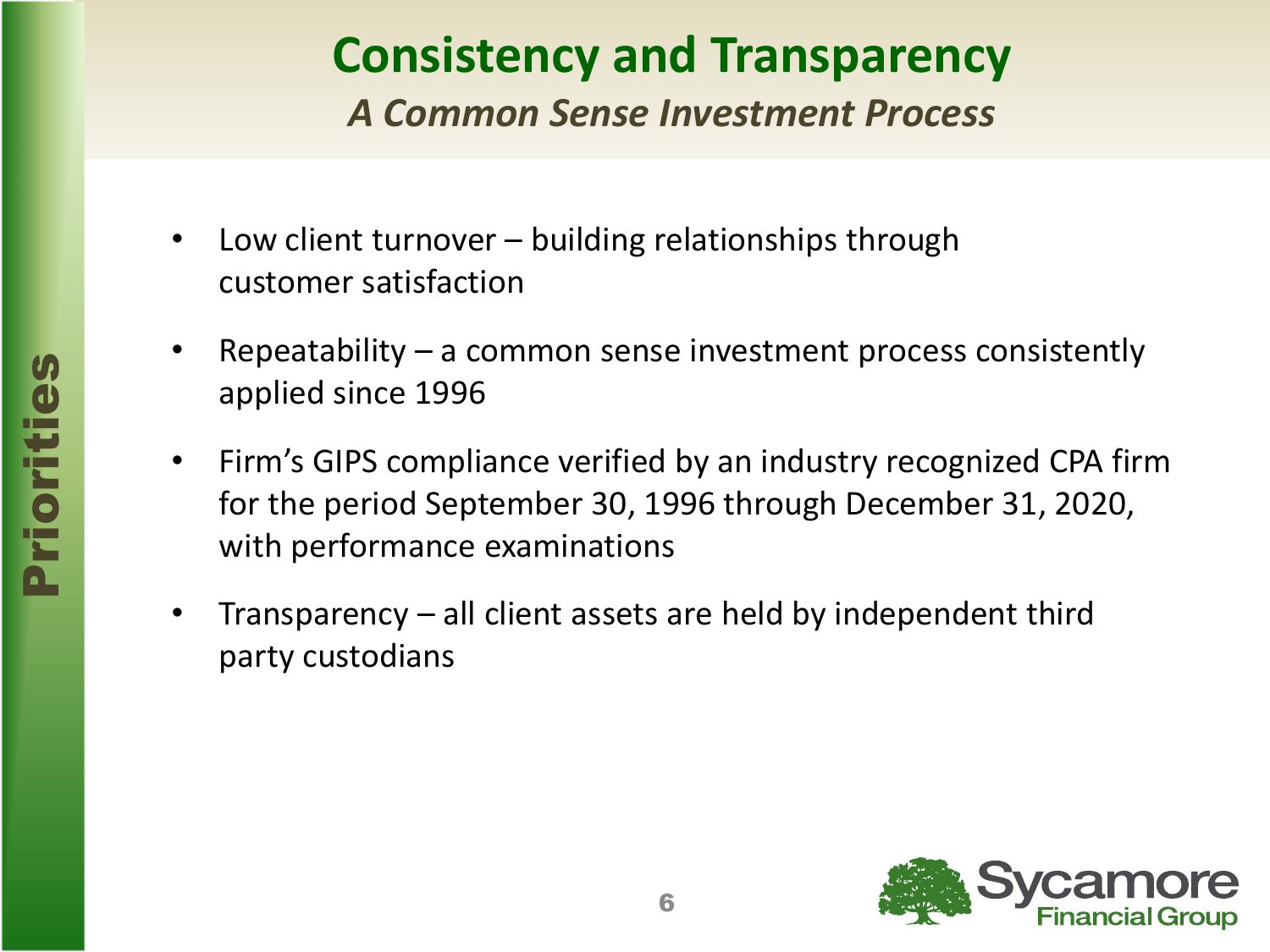#### **Investing in Quality Companies** *Growth and Earnings Over Multiple Market Cycles*

- Build tax efficient diversified Growth and Income portfolios.
- Invest in high quality blue-chip investments for the long term.
- Portfolio Managers select companies that demonstrate an ability to:
	- *Deliver superior earnings*
	- *Provide dividend growth over a long period of time*
- Evaluate companies, not stocks.
- Look for reasonable prices combined with growth potential.
- Tax consequences for clients are considered in purchase and sell decisions.

*Diversification does not assure a profit and does not protect against losses in declining markets.*

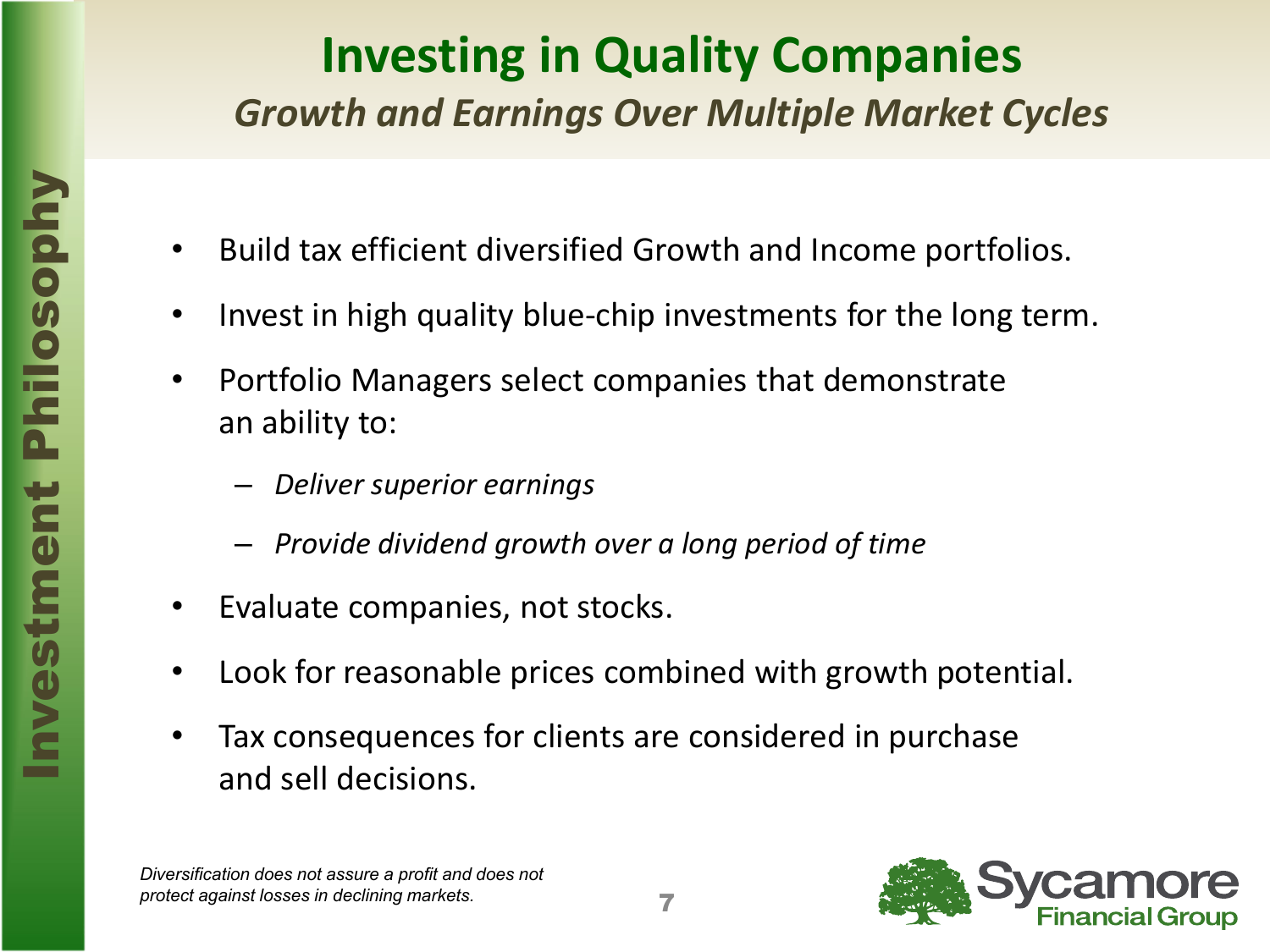# **Generation of Ideas**

*Names from the Numbers, Not the Headlines*

- Sycamore reviews a universe of 2,000 companies.
- Quantitative fundamental analysis narrows the list of securities.
- Qualitative information is checked and verified prior to adding a company to Sycamore's internal data base.
	- *Where will future profits come from?*
	- *Screen out companies with volatile sources of revenue*

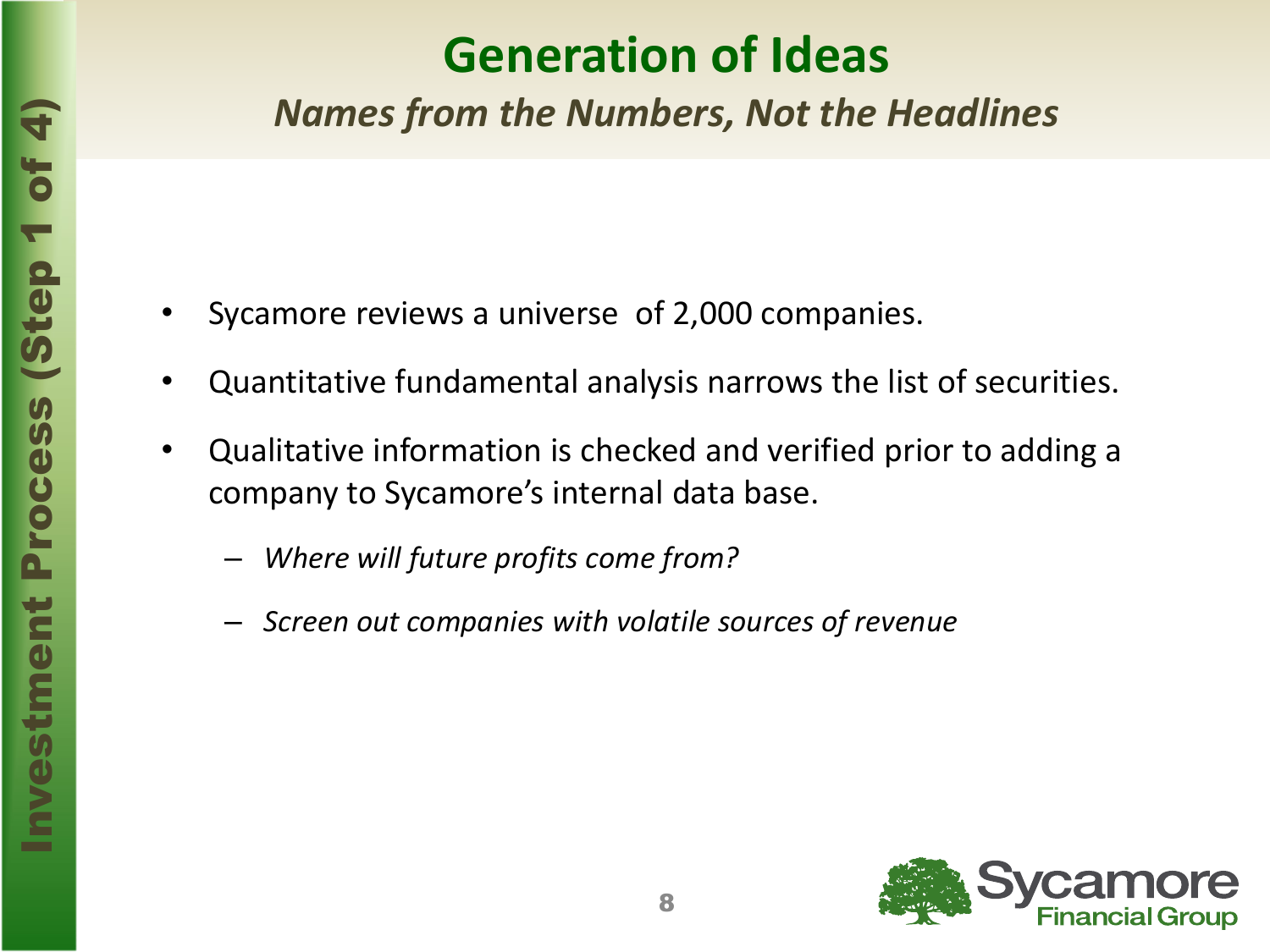### **Intensive Fundamental Internal Research** *Database Screening*

- Proprietary database formulas narrow the 'eligibility list' to around 500 companies.
- A 'bargain list' is then generated by analysis of security prices compared to the market.

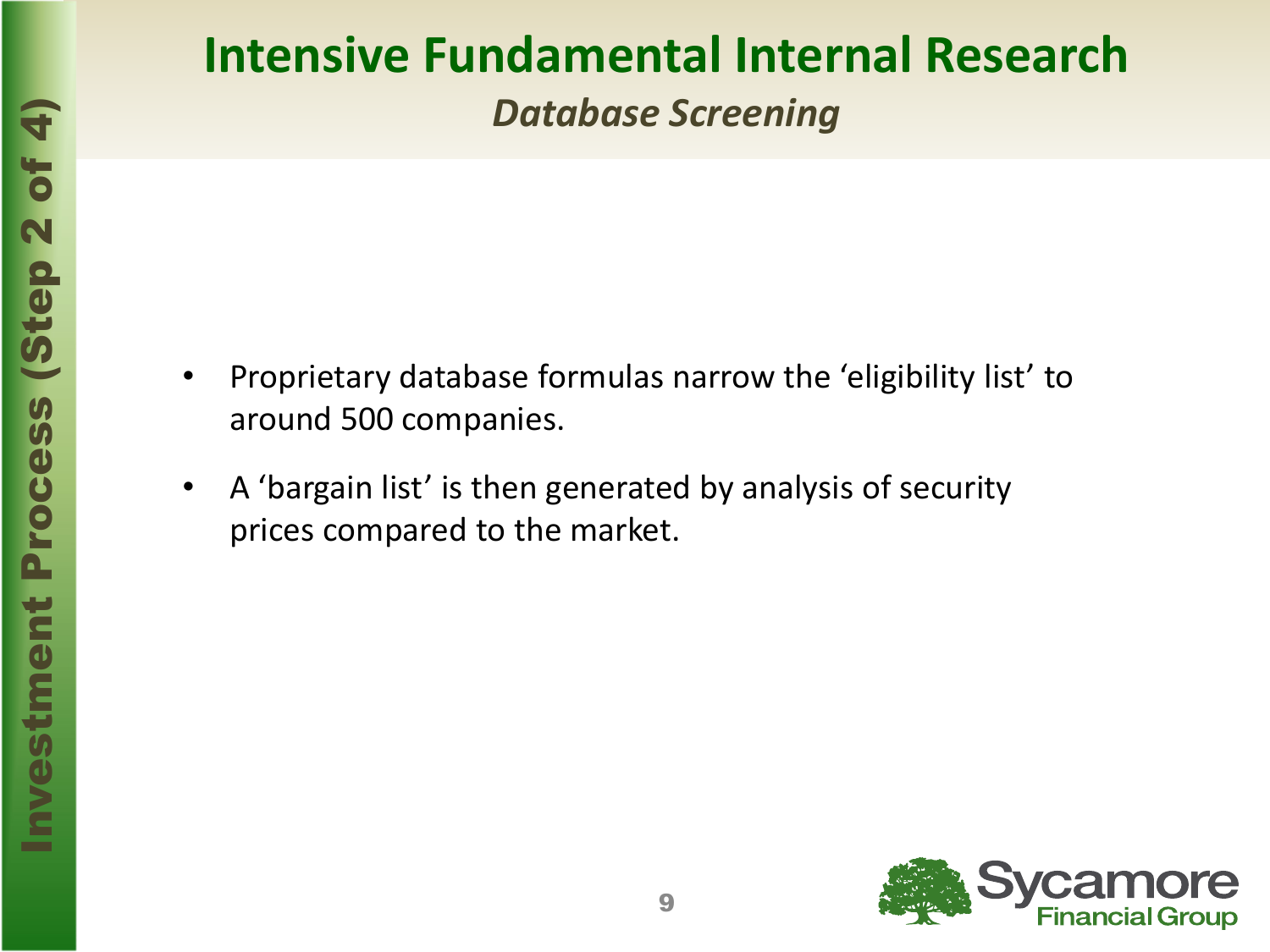### **Portfolio Construction**

*How Do Stocks Get into the Portfolio?*

- Each portfolio manager has discretion to build client portfolios from the 'bargain list' of up to 350 stocks.
- Holdings are diversified appropriately across all sectors.
- Client requested adjustments are made.
	- *50-100 holdings*
	- *Fully invested – no market timing*

*Diversification does not assure a profit and does not protect against losses in declining markets.*

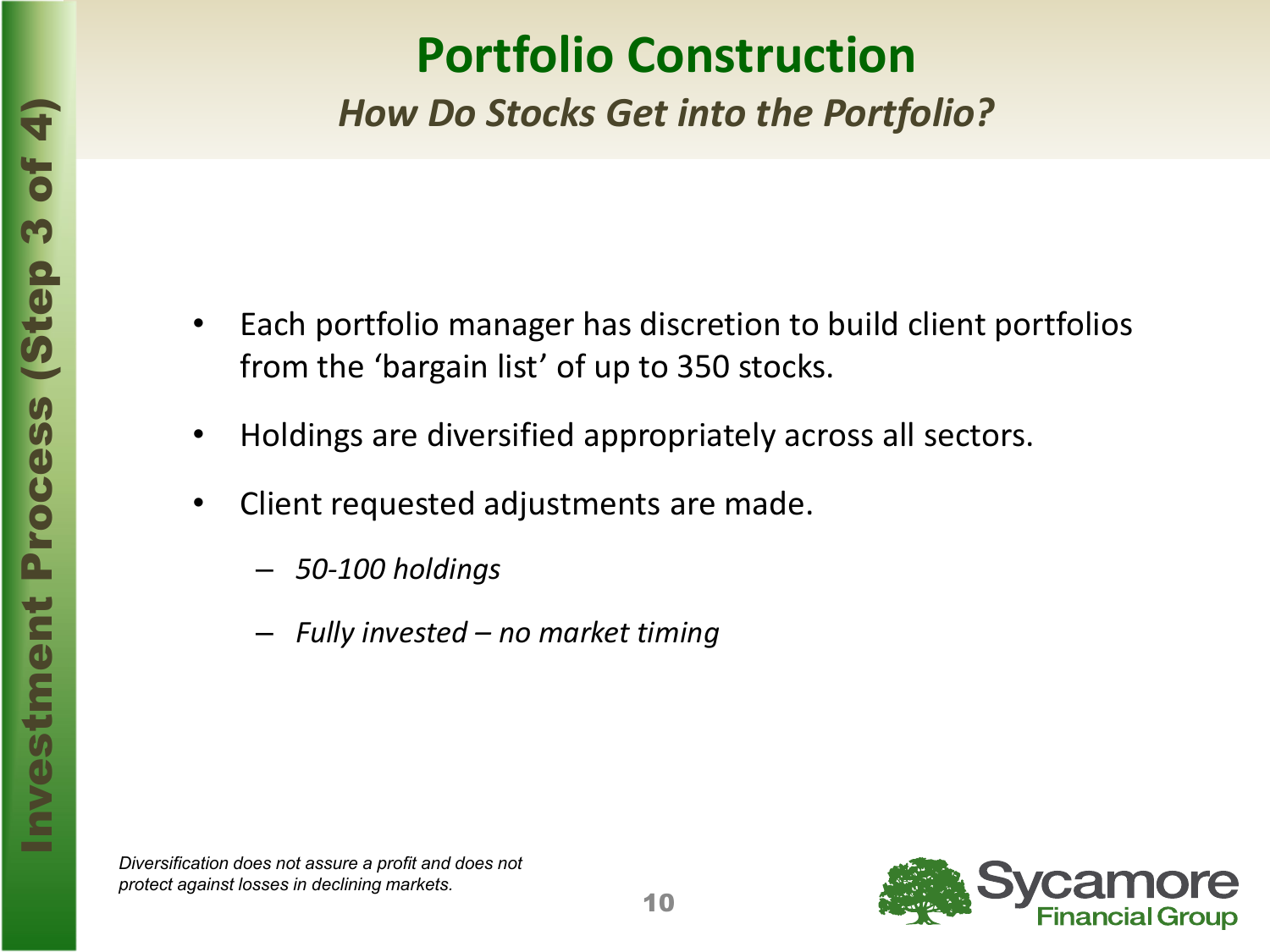# **Investment Discipline**

*Picking the Right Security… and Letting it Grow*

- Sell criteria: securities are sold when they become significantly overvalued
- Securities are re-evaluated continuously.
- Cautious security selection creates low turnover of 5%-15%.

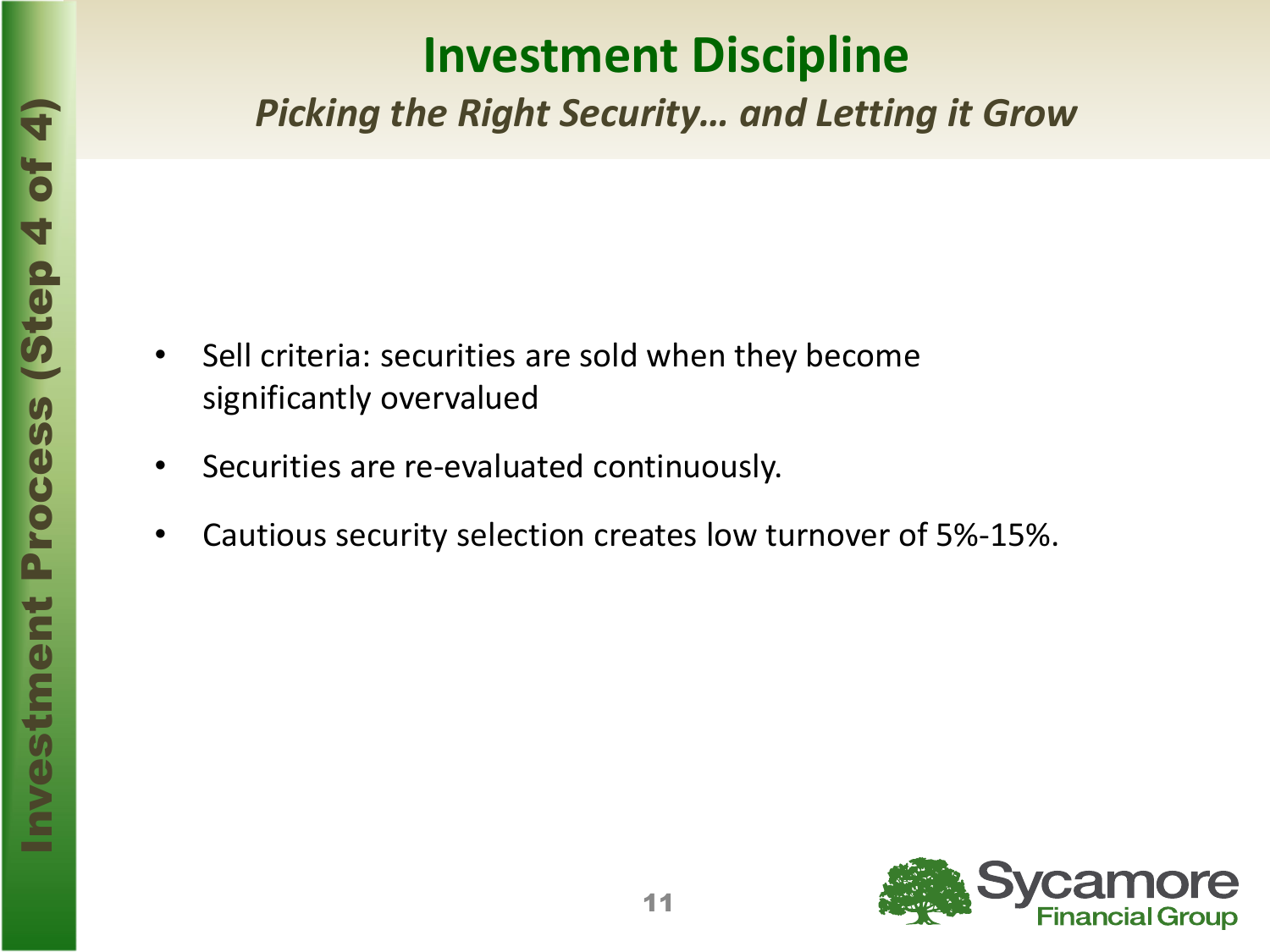#### **Growth of Composite Assets** *through December 31, 2021*



12 *Supplementary information only. Please refer to the full performance disclosure on page 3 and term definitions on page 17. Past performance is not indicative of future results.*

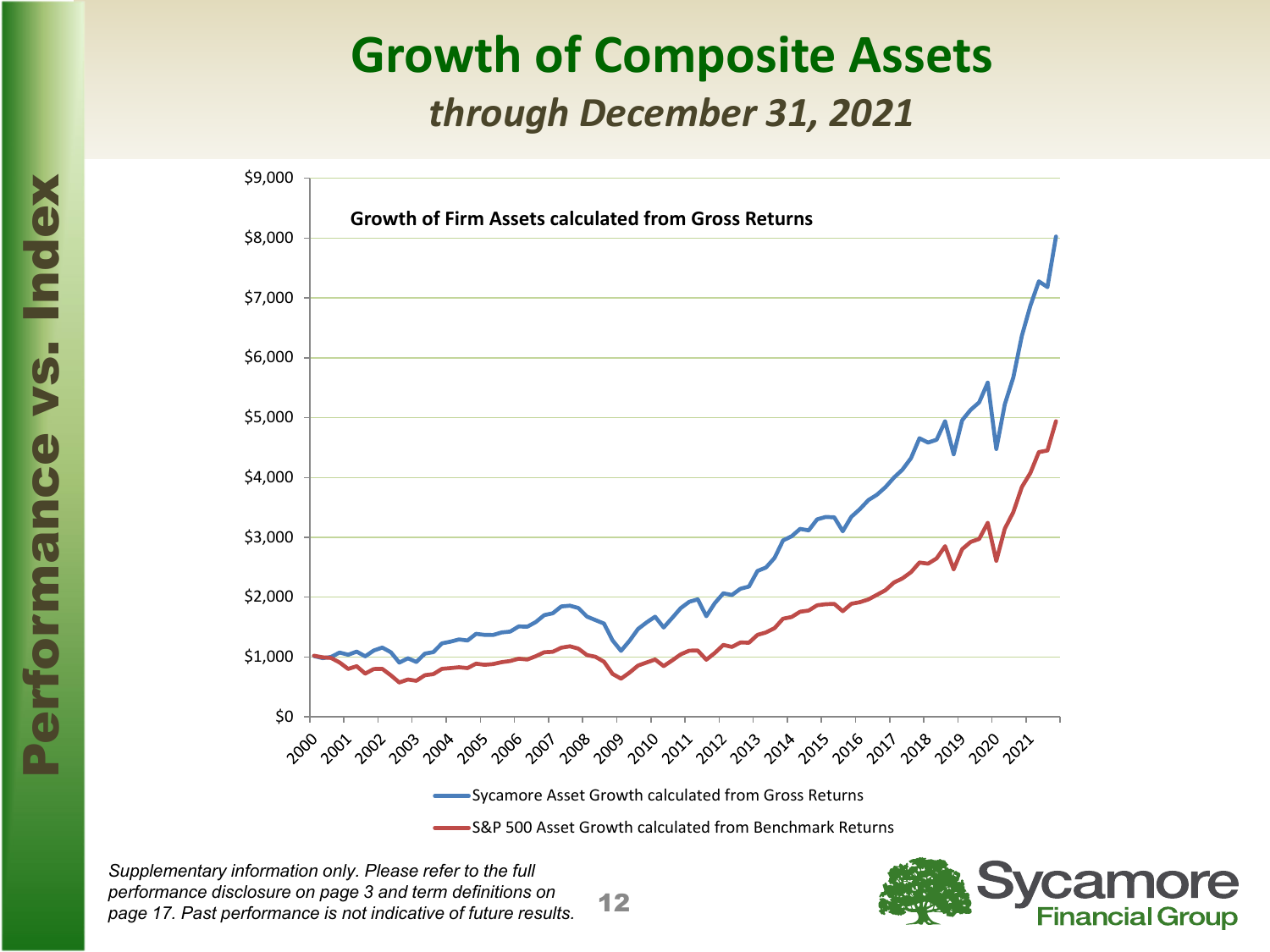#### **Consistent Top Quartile Performance**  *Source: Morningstar Essentials™*

|                         |                                                                                                                                                                                                                                                                                                                                                                                                                                                                                                                                                                            | <b>Time</b><br><b>Period</b> | <b>Quartile</b><br><b>Rank</b> | <b>Morningstar</b><br><b>Rating™</b> | <b>Morningstar</b><br><b>Return</b> | <b>Morningstar</b><br><b>Risk</b> | <b>Funds In</b><br><b>Category</b> |  |  |  |
|-------------------------|----------------------------------------------------------------------------------------------------------------------------------------------------------------------------------------------------------------------------------------------------------------------------------------------------------------------------------------------------------------------------------------------------------------------------------------------------------------------------------------------------------------------------------------------------------------------------|------------------------------|--------------------------------|--------------------------------------|-------------------------------------|-----------------------------------|------------------------------------|--|--|--|
| $\boldsymbol{c}$<br>Sti |                                                                                                                                                                                                                                                                                                                                                                                                                                                                                                                                                                            | 3 Years                      | 3                              | ***                                  | Average                             | <b>Below Average</b>              | 616                                |  |  |  |
|                         |                                                                                                                                                                                                                                                                                                                                                                                                                                                                                                                                                                            | 5 Years                      | 3                              | ***                                  | Average                             | <b>Below Average</b>              | 563                                |  |  |  |
| Agno                    |                                                                                                                                                                                                                                                                                                                                                                                                                                                                                                                                                                            | 10 Years                     | 3                              | ***                                  | Average                             | <b>Below Average</b>              | 415                                |  |  |  |
|                         |                                                                                                                                                                                                                                                                                                                                                                                                                                                                                                                                                                            | Overall                      | 3                              | ***                                  | Average                             | <b>Below Average</b>              | 616                                |  |  |  |
| tex<br>$\bf Q$          | Morningstar Category: Large Blend<br>As 12/31/2021                                                                                                                                                                                                                                                                                                                                                                                                                                                                                                                         |                              |                                |                                      |                                     |                                   |                                    |  |  |  |
|                         | © 2022 Morningstar. All Rights Reserved. The information contained herein: (1) is proprietary to Morningstar and/or its content providers; (2) may not be copied<br>(3) is not warranted to be accurate, complete or timely. Neither Morningstar nor its content providers are responsible for any damages or losses arising from any<br>information. Past performance is no guarantee of future results.<br>For each fund with at least a three-vear history. Morningstar calculates a Morningstar Rating™ based on a Morningstar Risk-Adjusted Return measure that accou |                              |                                |                                      |                                     |                                   |                                    |  |  |  |

#### As 12/31/2021

© 2022 Morningstar. All Rights Reserved. The information contained herein: (1) is proprietary to Morningstar and/or its content providers; (2) may not be copied or distributed; and (3) is not warranted to be accurate, complete or timely. Neither Morningstar nor its content providers are responsible for any damages or losses arising from any use of this information. Past performance is no guarantee of future results.

For each fund with at least a three-year history, Morningstar calculates a Morningstar Rating™ based on a Morningstar Risk-Adjusted Return measure that accounts for variation in a fund's monthly performance (including the effects of sales charges, loads, and redemption fees), placing more emphasis on downward variations and rewarding consistent performance. The top 10% of funds in each category receive 5 stars, the next 22.5% receive 4 stars, the next 35% receive 3 stars, the next 22.5% receive 2 stars and the bottom 10% receive 1 star. (Each share class is counted as a fraction of one fund within this scale and rated separately, which may cause slight variations in the distribution percentages.) The Overall Morningstar Rating for a fund is derived from a weighted average of the performance figures associated with its three-, five- and ten-year (if applicable) Morningstar Rating metrics. Sycamore Growth and Income Composite was rated against the following numbers of U.S.-domiciled Large Blend Category funds over the following time periods: 616 funds in the last three years, 563 funds in the last five years, and 415 funds in the last ten years. With respect to these Large Blend Category funds, Sycamore Growth and Income Composite received a Morningstar Rating of 3 stars, 3 stars and 3 stars for the three-, five- and ten-year periods, respectively. Past performance is no guarantee of future results.

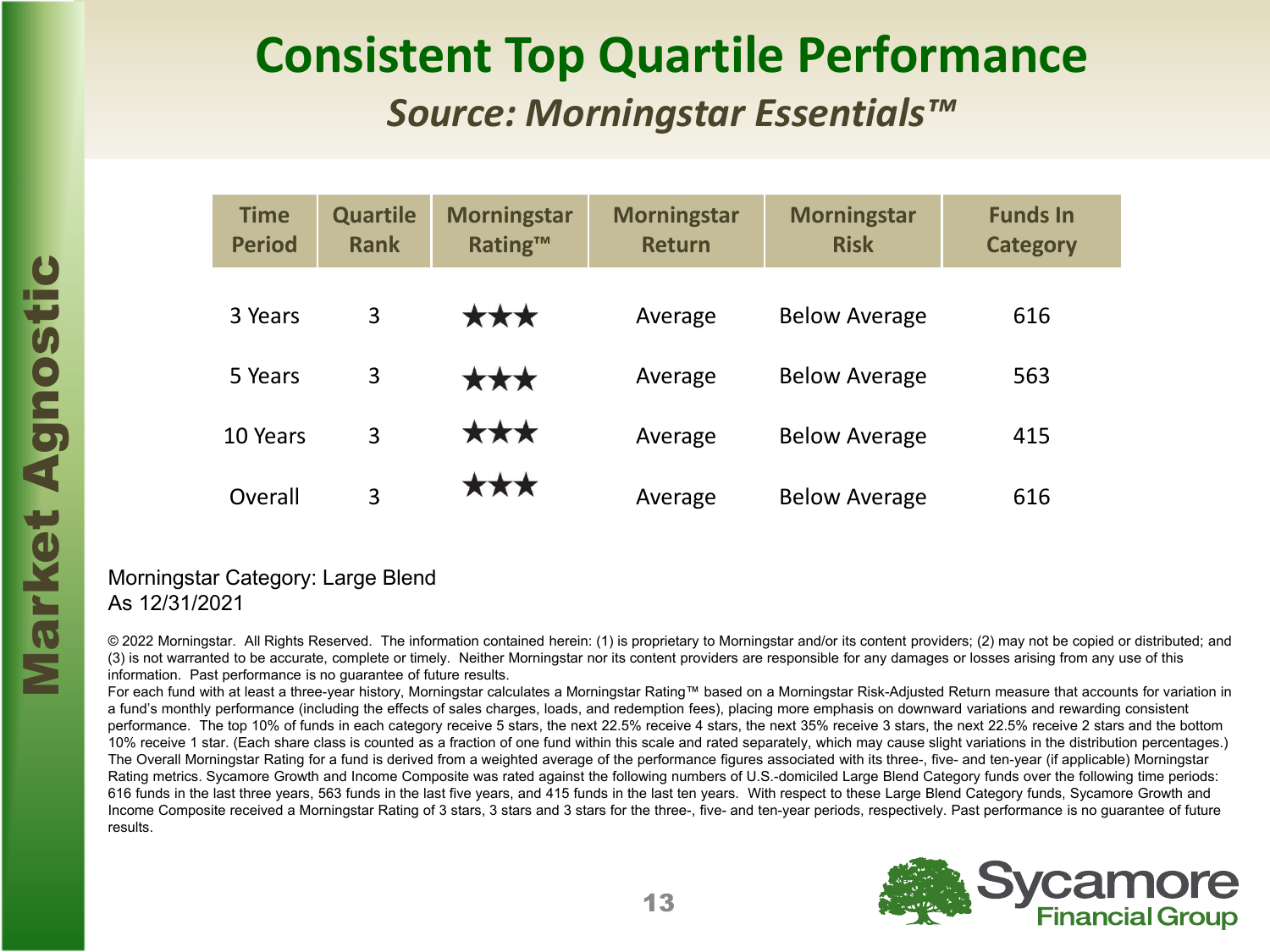### **Experienced Investment Professionals** *Biographies*



**Craig Smith, CFP** *President and Principal Portfolio Manager, Analyst for Growth & Income strategy*

- •Founded Sycamore Financial Group in 1983
- •Industry start year: 1973
- •Registered Investment Representative
- •Securities licenses: 24, 63, 4, 7, 27, 53
- •Indiana State University



**Anita L. Faulkner** *Vice President, Principal*

•Industry start year: 1980 •Firm start year: 1987 •Registered Paraplanner •Registered agent •Securities licenses: 63, 7, 24



**Karen Conrad**  *Operations and Client*  •Registered Agent •Industry start year: 1980 •Firm start year: 1985

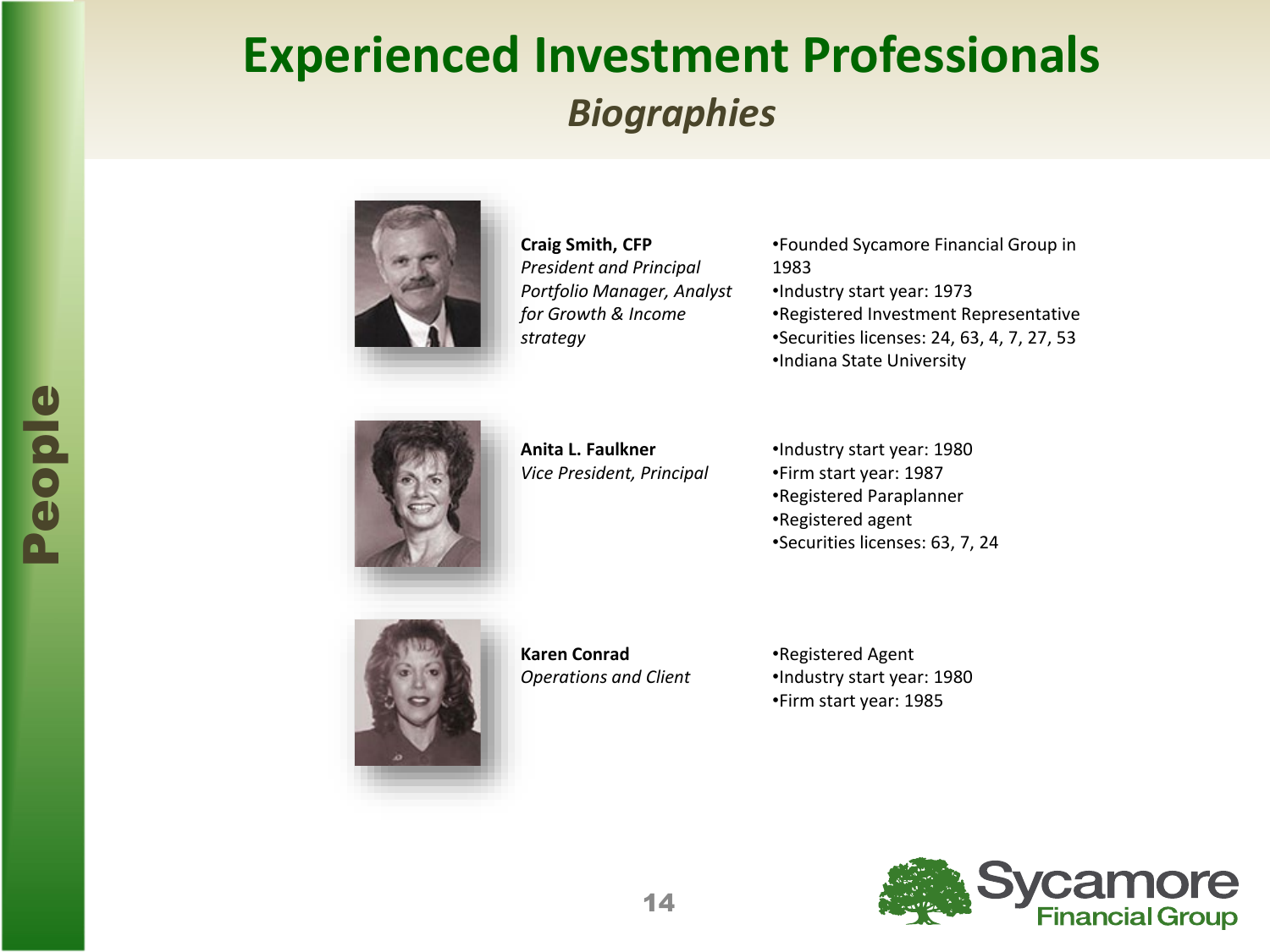### **Experienced Investment Professionals** *Biographies*



**Kathy Carter** *Operations, Account Administration*

•Industry start year: 2005 •Firm start year: 2005 •B.S., Taylor University



**Allison T. Rumschik** *Portfolio Manager and Client Service*

•Industry start year: 2006 •Firm Start Year: 2017 •Registered Investment Representative •Securities licenses: 7, 24, 63, 66 •University of Connecticut



**Brent A. Yard** *Portfolio Manager and Client Service*

•Industry start year: 2017 •Firm start year: 2017 •Registered Investment Representative •Securities licenses: 7, 63, 65 •University of Indiana, Kokomo

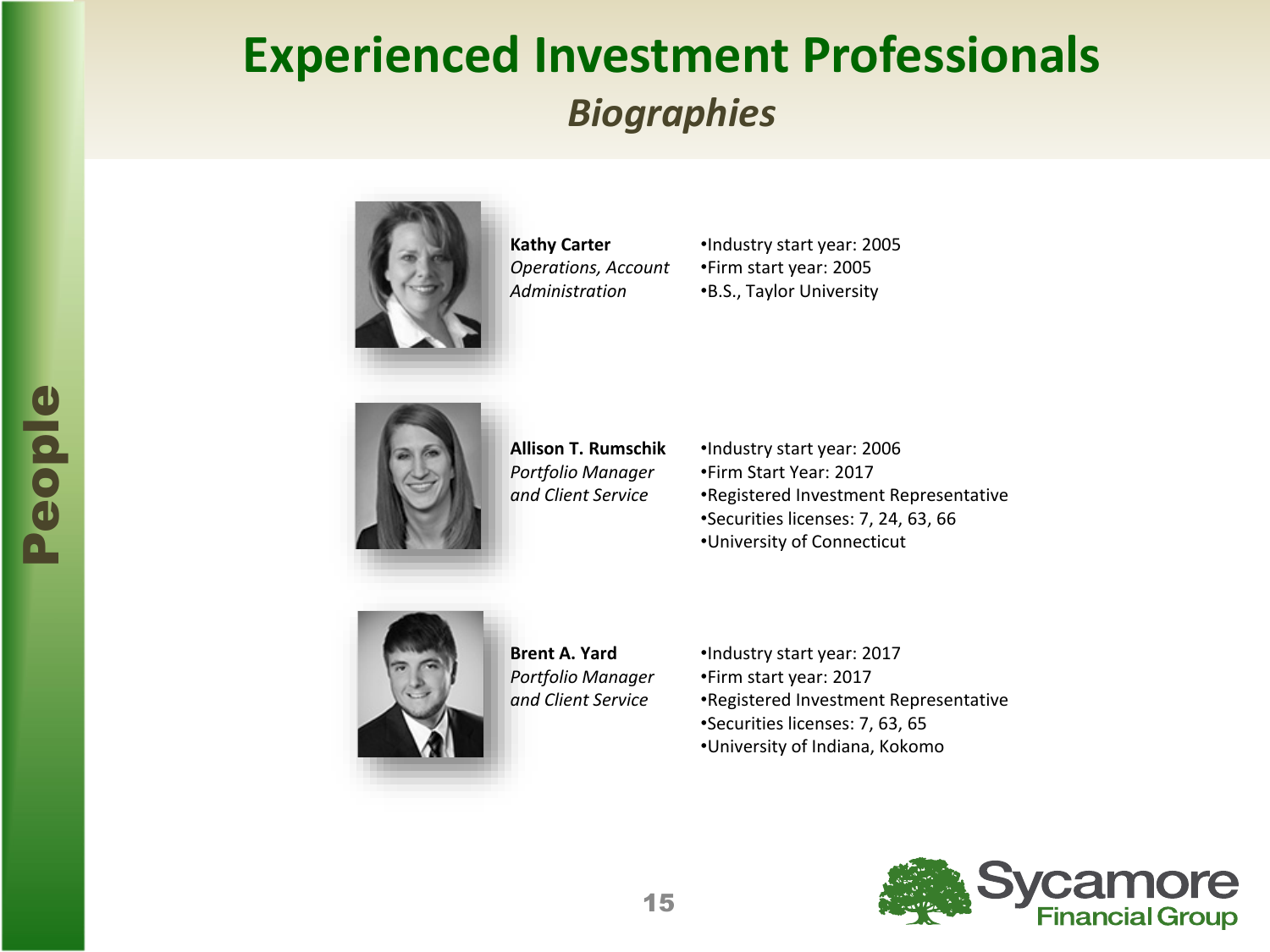# **Contact information**

Craig Smith, Allison Rumschik or Brent Yard

Phone: 765-455-1554

Email: csmith@sycamoreweb.com arumschik@sycamoreweb.com byard@sycamoreweb.com www.sycamoreweb.com